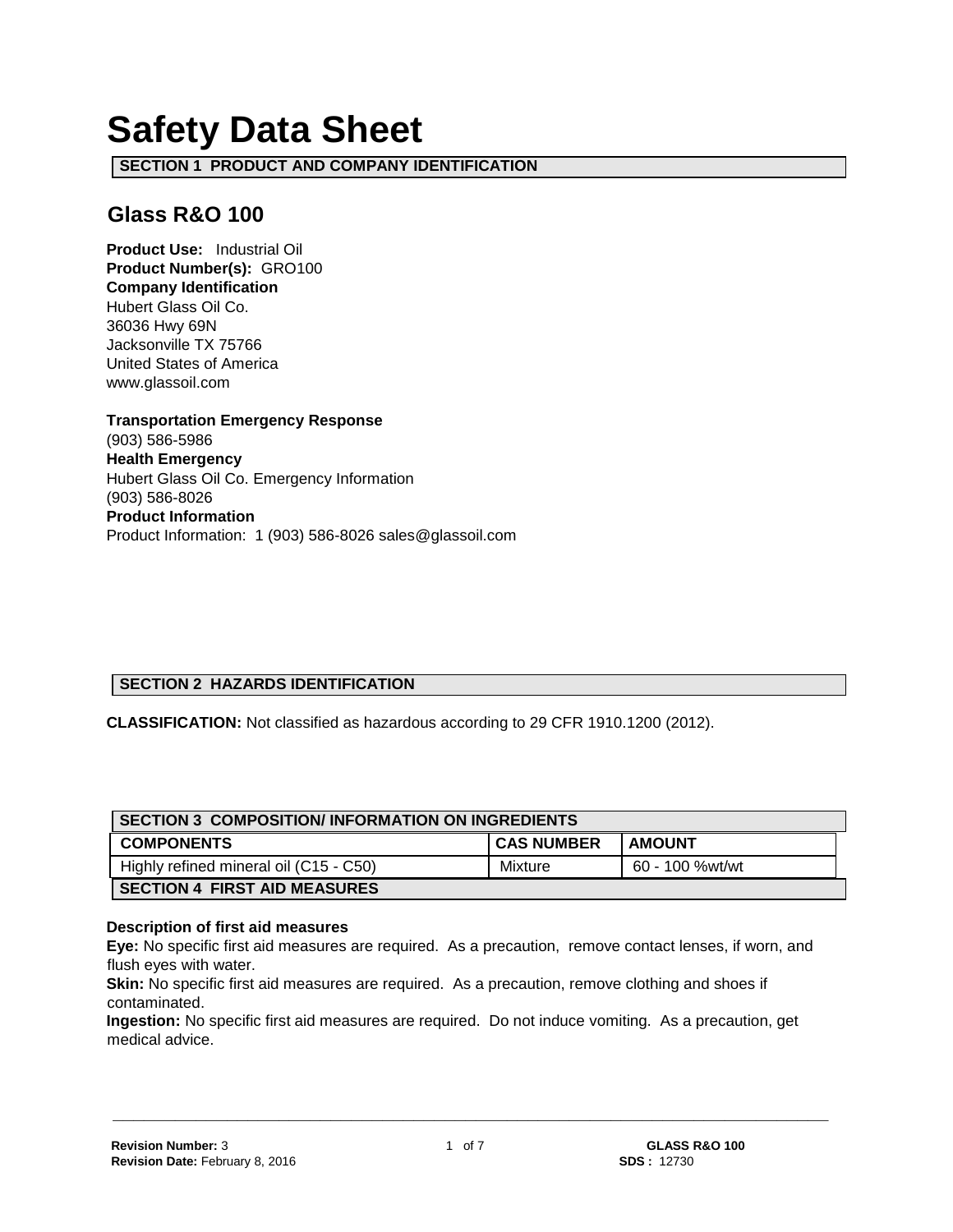**Inhalation:** No specific first aid measures are required. If exposed to excessive levels of material in the air, move the exposed person to fresh air. Get medical attention if coughing or respiratory discomfort occurs.

#### **Most important symptoms and effects, both acute and delayed IMMEDIATE SYMPTOMS AND HEALTH EFFECTS**

**Eye:** Not expected to cause prolonged or significant eye irritation.

**Skin:** Contact with the skin is not expected to be harmful. Contact with the skin is not expected to cause an allergic skin response. Not expected to be harmful to internal organs if absorbed through the skin. High-Pressure Equipment Information: Accidental high-velocity injection under the skin of materials of this type may result in serious injury. Seek medical attention at once should an accident like this occur. The initial wound at the injection site may not appear to be serious at first; but, if left untreated, could result in disfigurement or amputation of the affected part.

**Ingestion:** Not expected to be harmful if swallowed.

**Inhalation:** Not expected to be harmful if inhaled. Contains a petroleum-based mineral oil. May cause respiratory irritation or other pulmonary effects following prolonged or repeated inhalation of oil mist at airborne levels above the recommended mineral oil mist exposure limit. Symptoms of respiratory irritation may include coughing and difficulty breathing.

**DELAYED OR OTHER SYMPTOMS AND HEALTH EFFECTS:** Not classified.

## **Indication of any immediate medical attention and special treatment needed**

**Note to Physicians:** In an accident involving high-pressure equipment, this product may be injected under the skin. Such an accident may result in a small, sometimes bloodless, puncture wound. However, because of its driving force, material injected into a fingertip can be deposited into the palm of the hand. Within 24 hours, there is usually a great deal of swelling, discoloration, and intense throbbing pain. Immediate treatment at a surgical emergency center is recommended.

# **SECTION 5 FIRE FIGHTING MEASURES**

Leaks/ruptures in high pressure system using materials of this type can create a fire hazard when in the vicinity of ignition sources (eg. open flame, pilot lights, sparks, or electric arcs).

**EXTINGUISHING MEDIA:** Use water fog, foam, dry chemical or carbon dioxide (CO2) to extinguish flames.

# **PROTECTION OF FIRE FIGHTERS:**

**Fire Fighting Instructions:** This material will burn although it is not easily ignited. For fires involving this material, do not enter any enclosed or confined fire space without proper protective equipment, including self-contained breathing apparatus.

**Combustion Products:** Highly dependent on combustion conditions. A complex mixture of airborne solids, liquids, and gases including carbon monoxide, carbon dioxide, and unidentified organic compounds will be evolved when this material undergoes combustion.

# **SECTION 6 ACCIDENTAL RELEASE MEASURES**

**Protective Measures:** Eliminate all sources of ignition in vicinity of spilled material.

**Spill Management:** Stop the source of the release if you can do it without risk. Contain release to prevent further contamination of soil, surface water or groundwater. Clean up spill as soon as possible, observing precautions in Exposure Controls/Personal Protection. Use appropriate techniques such as applying non-combustible absorbent materials or pumping. Where feasible and appropriate, remove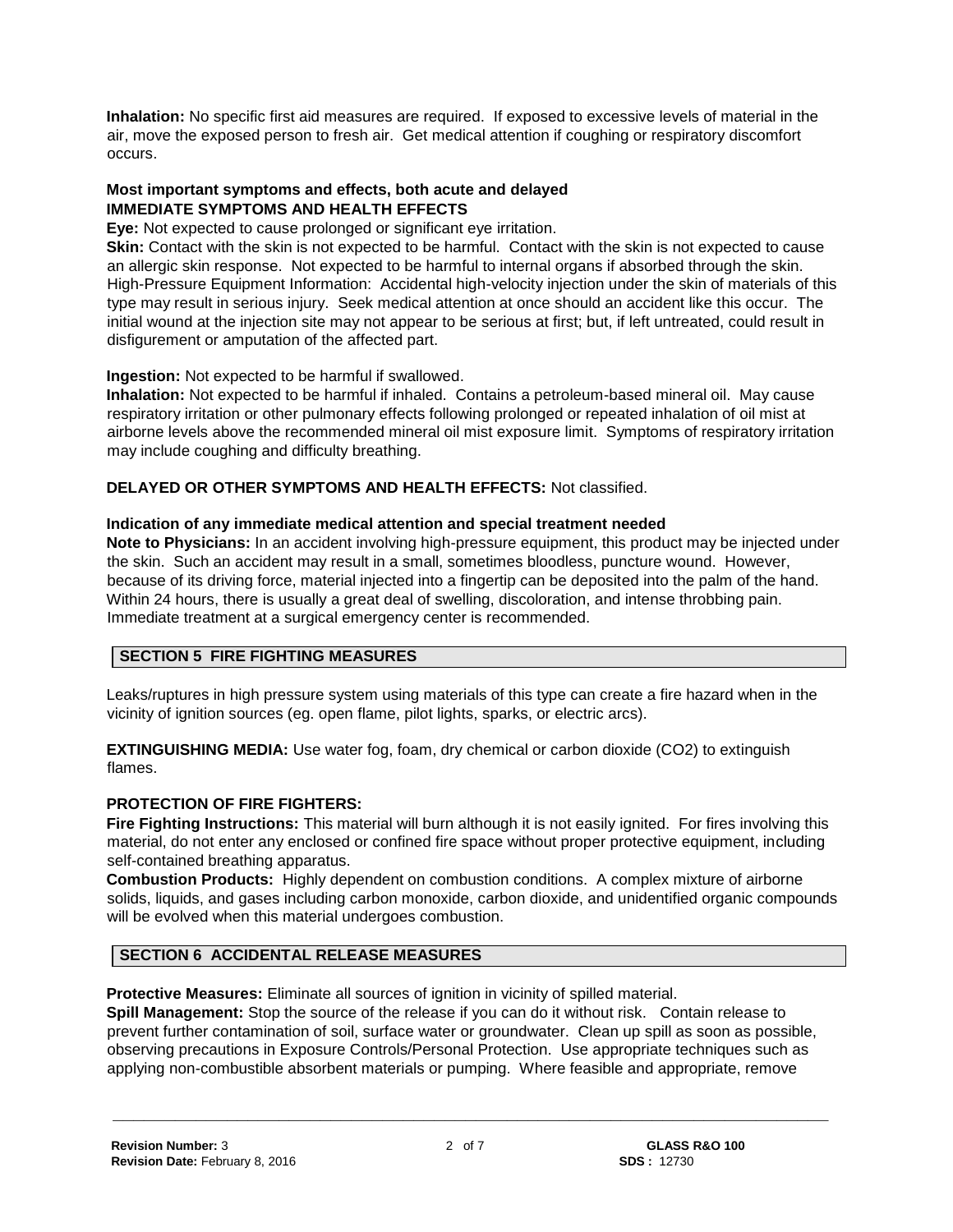contaminated soil. Place contaminated materials in disposable containers and dispose of in a manner consistent with applicable regulations.

**Reporting:** Report spills to local authorities as appropriate or required.

#### **SECTION 7 HANDLING AND STORAGE**

**Precautionary Measures:** DO NOT USE IN HIGH PRESSURE SYSTEMS in the vicinity of flames, sparks and hot surfaces. Use only in well ventilated areas. Keep container closed.

Keep out of the reach of children.

**General Handling Information:** Avoid contaminating soil or releasing this material into sewage and drainage systems and bodies of water.

**Static Hazard:** Electrostatic charge may accumulate and create a hazardous condition when handling this material. To minimize this hazard, bonding and grounding may be necessary but may not, by themselves, be sufficient. Review all operations which have the potential of generating and accumulating an electrostatic charge and/or a flammable atmosphere (including tank and container filling, splash filling, tank cleaning, sampling, gauging, switch loading, filtering, mixing, agitation, and vacuum truck operations) and use appropriate mitigating procedures. For more information, refer to OSHA Standard 29 CFR 1910.106, 'Flammable and Combustible Liquids', National Fire Protection Association (NFPA 77, 'Recommended Practice on Static Electricity', and/or the American Petroleum Institute (API) Recommended Practice 2003, 'Protection Against Ignitions Arising Out of Static, Lightning, and Stray Currents'.

**Container Warnings:** Container is not designed to contain pressure. Do not use pressure to empty container or it may rupture with explosive force. Empty containers retain product residue (solid, liquid, and/or vapor) and can be dangerous. Do not pressurize, cut, weld, braze, solder, drill, grind, or expose such containers to heat, flame, sparks, static electricity, or other sources of ignition. They may explode and cause injury or death. Empty containers should be completely drained, properly closed, and promptly returned to a drum reconditioner or disposed of properly.

#### **SECTION 8 EXPOSURE CONTROLS/PERSONAL PROTECTION**

#### **GENERAL CONSIDERATIONS:**

Consider the potential hazards of this material (see Section 3), applicable exposure limits, job activities, and other substances in the work place when designing engineering controls and selecting personal protective equipment. If engineering controls or work practices are not adequate to prevent exposure to harmful levels of this material, the personal protective equipment listed below is recommended. The user should read and understand all instructions and limitations supplied with the equipment since protection is usually provided for a limited time or under certain circumstances.

#### **ENGINEERING CONTROLS:**

Use in a well-ventilated area.

#### **PERSONAL PROTECTIVE EQUIPMENT**

**Eye/Face Protection:** No special eye protection is normally required. Where splashing is possible, wear safety glasses with side shields as a good safety practice.

**Skin Protection:** No special protective clothing is normally required. Where splashing is possible, select protective clothing depending on operations conducted, physical requirements and other substances in the workplace. Suggested materials for protective gloves include: 4H (PE/EVAL), Nitrile Rubber, Silver Shield, Viton.

**Respiratory Protection:** Determine if airborne concentrations are below the recommended occupational exposure limits for jurisdiction of use. If airborne concentrations are above the acceptable limits, wear an approved respirator that provides adequate protection from this material, such as: No respiratory protection is normally required.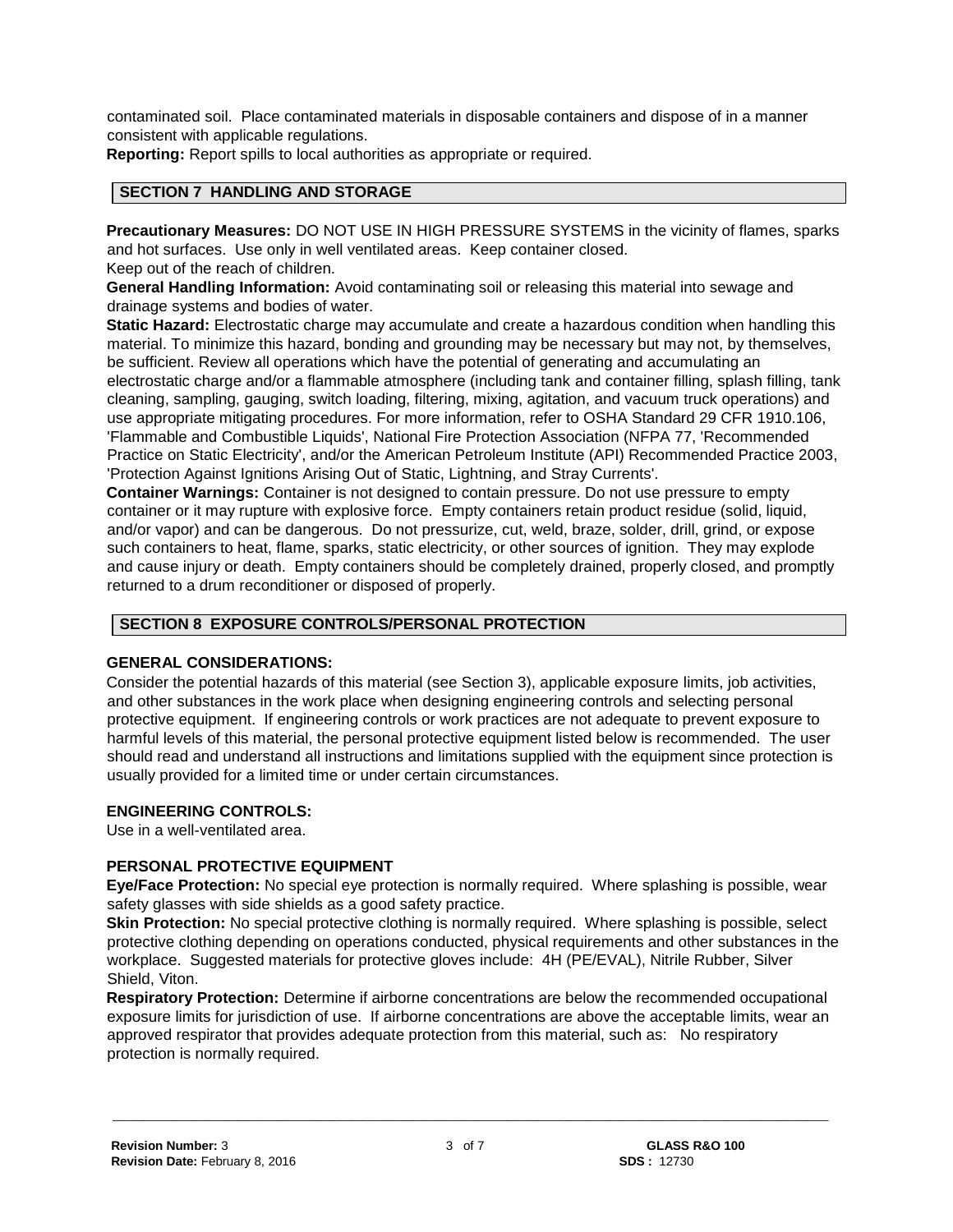If user operations generate an oil mist, determine if airborne concentrations are below the occupational exposure limit for mineral oil mist. If not, wear an approved respirator that provides adequate protection from the measured concentrations of this material. For air-purifying respirators use a particulate cartridge. Use a positive pressure air-supplying respirator in circumstances where air-purifying respirators may not provide adequate protection.

Consult local authorities for appropriate values.

## **SECTION 9 PHYSICAL AND CHEMICAL PROPERTIES**

#### **Attention: the data below are typical values and do not constitute a specification.**

**Color:** Brown **Physical State:** Liquid **Odor:** Petroleum odor **Odor Threshold:** No data available **pH:** Not Applicable **Vapor Pressure:** <0.01 mmHg @ 37.8 °C (100 °F) **Vapor Density (Air = 1):** >1 **Initial Boiling Point:** 315°C (599°F) **Solubility:** Soluble in hydrocarbon solvents; insoluble in water. **Freezing Point:** Not Applicable **Density:** 0.86 kg/l - 0.9 kg/l @ 15°C (59°F) **Viscosity:** 90 cSt @ 40°C (104°F) Minimum **Evaporation Rate:** No data available **Decomposition temperature:** No Data Available **Octanol/Water Partition Coefficient:** No data available

#### **FLAMMABLE PROPERTIES:**

**Flammability (solid, gas):** No Data Available **Flashpoint:** (Cleveland Open Cup) 232 °C (450 °F) Minimum **Autoignition:** No data available **Flammability (Explosive) Limits (% by volume in air):** Lower: Not Applicable Upper: Not Applicable

#### **SECTION 10 STABILITY AND REACTIVITY**

**Reactivity:** This material is not expected to react.

**Chemical Stability:** This material is considered stable under normal ambient and anticipated storage and handling conditions of temperature and pressure.

**Incompatibility With Other Materials:** May react with strong acids or strong oxidizing agents, such as chlorates, nitrates, peroxides, etc.

**Hazardous Decomposition Products:** None known (None expected) **Hazardous Polymerization:** Hazardous polymerization will not occur.

#### **SECTION 11 TOXICOLOGICAL INFORMATION**

#### **Information on toxicological effects**

**Serious Eye Damage/Irritation:** The eye irritation hazard is based on evaluation of data for product components.

**Skin Corrosion/Irritation:** The skin irritation hazard is based on evaluation of data for product components.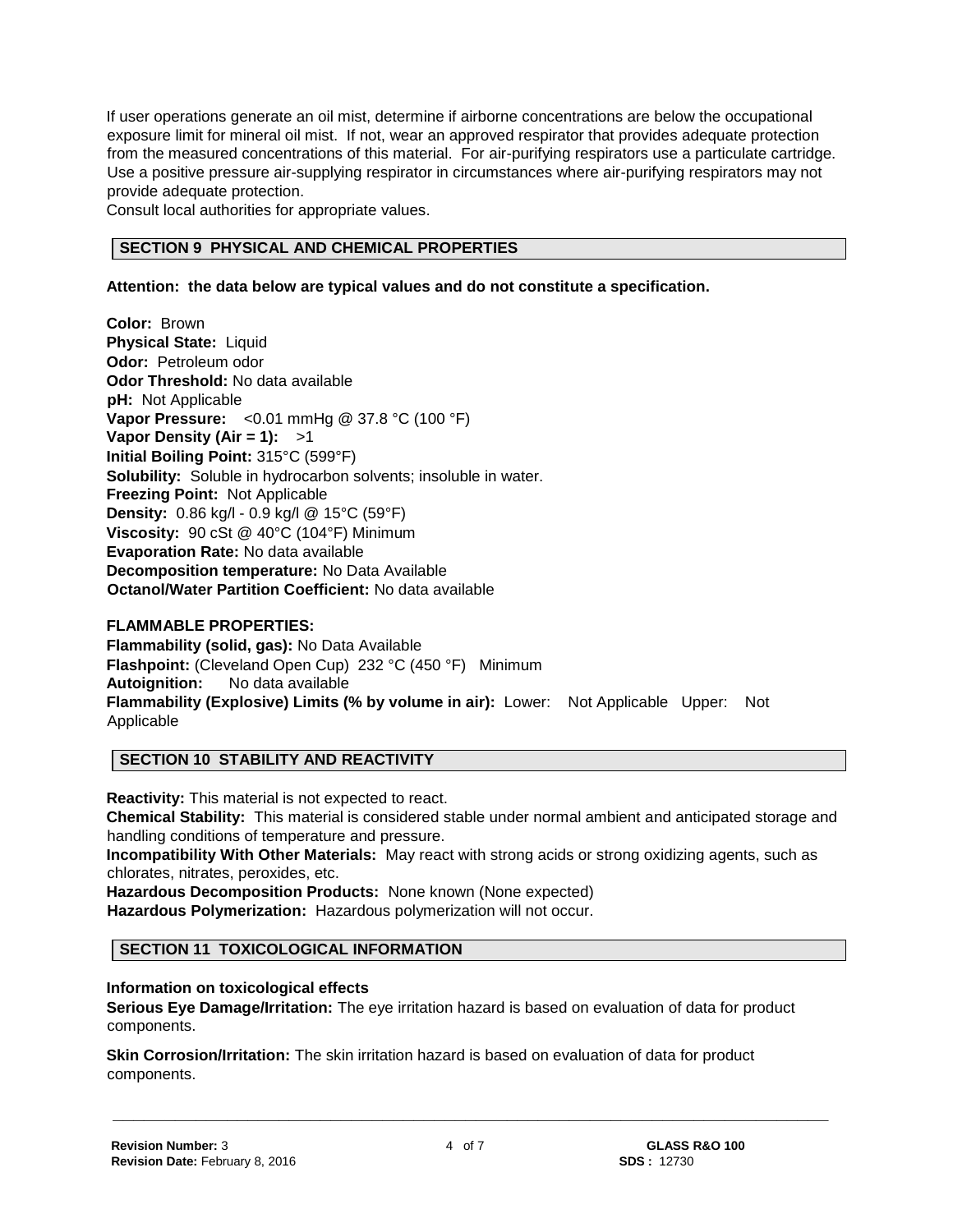**Skin Sensitization:** The skin sensitization hazard is based on evaluation of data for product components.

**Acute Dermal Toxicity:** The acute dermal toxicity hazard is based on evaluation of data for product components.

**Acute Oral Toxicity:** The acute oral toxicity hazard is based on evaluation of data for product components.

**Acute Inhalation Toxicity:** The acute inhalation toxicity hazard is based on evaluation of data for product components.

**Acute Toxicity Estimate:** Not Determined

**Germ Cell Mutagenicity:** The hazard evaluation is based on data for components or a similar material. **Carcinogenicity:** The hazard evaluation is based on data for components or a similar material. **Reproductive Toxicity:** The hazard evaluation is based on data for components or a similar material.

**Specific Target Organ Toxicity - Single Exposure:** The hazard evaluation is based on data for components or a similar material.

**Specific Target Organ Toxicity - Repeated Exposure:** The hazard evaluation is based on data for components or a similar material.

#### **ADDITIONAL TOXICOLOGY INFORMATION:**

This product contains petroleum base oils which may be refined by various processes including severe solvent extraction, severe hydrocracking, or severe hydrotreating. None of the oils requires a cancer warning under the OSHA Hazard Communication Standard (29 CFR 1910.1200). These oils have not been listed in the National Toxicology Program (NTP) Annual Report nor have they been classified by the International Agency for Research on Cancer (IARC) as; carcinogenic to humans (Group 1), probably carcinogenic to humans (Group 2A), or possibly carcinogenic to humans (Group 2B). These oils have not been classified by the American Conference of Governmental Industrial Hygienists (ACGIH) as: confirmed human carcinogen (A1), suspected human carcinogen (A2), or confirmed animal carcinogen with unknown relevance to humans (A3).

#### **SECTION 12 ECOLOGICAL INFORMATION**

#### **ECOTOXICITY**

This material is not expected to be harmful to aquatic organisms. The ecotoxicity hazard is based on an evaluation of data for the components or a similar material. The product has not been tested. The statement has been derived from the properties of the individual components.

#### **MOBILITY** No

data available.

#### **PERSISTENCE AND DEGRADABILITY**

This material is not expected to be readily biodegradable. The biodegradability of this material is based on an evaluation of data for the components or a similar material.The product has not been tested. The statement has been derived from the properties of the individual components.

#### **POTENTIAL TO BIOACCUMULATE**

Bioconcentration Factor: No data available. Octanol/Water Partition Coefficient: No data available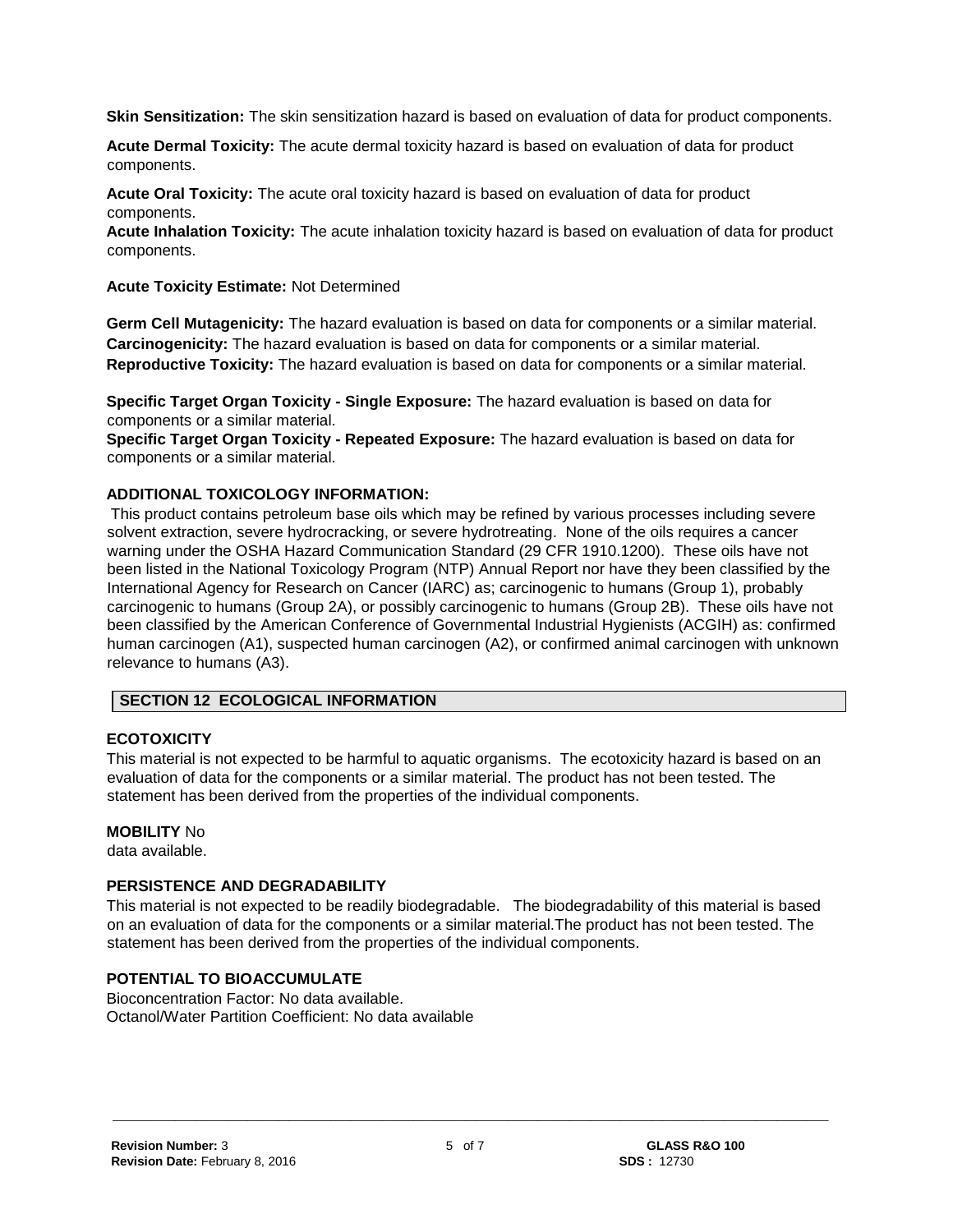#### **SECTION 13 DISPOSAL CONSIDERATIONS**

Use material for its intended purpose or recycle if possible. Oil collection services are available for used oil recycling or disposal. Place contaminated materials in containers and dispose of in a manner consistent with applicable regulations. Contact your sales representative or local environmental or health authorities for approved disposal or recycling methods.

#### **SECTION 14 TRANSPORT INFORMATION**

The description shown may not apply to all shipping situations. Consult 49CFR, or appropriate Dangerous Goods Regulations, for additional description requirements (e.g., technical name) and mode-specific or quantity-specific shipping requirements.

**DOT Shipping Description:** PETROLEUM LUBRICATING OIL, NOT REGULATED AS A HAZARDOUS MATERIAL FOR TRANSPORTATION UNDER 49 CFR

**IMO/IMDG Shipping Description:** PETROLEUM LUBRICATING OIL; NOT REGULATED AS DANGEROUS GOODS FOR TRANSPORT UNDER THE IMDG CODE

**ICAO/IATA Shipping Description:** PETROLEUM LUBRICATING OIL; NOT REGULATED AS DANGEROUS GOODS FOR TRANSPORT UNDER ICAO TI OR IATA DGR

**Transport in bulk according to Annex II of MARPOL 73/78 and the IBC code:** Not applicable

| <b>SECTION 15 REGULATORY INFORMATION</b>               |                                                                                                                                                                                         |                              |  |
|--------------------------------------------------------|-----------------------------------------------------------------------------------------------------------------------------------------------------------------------------------------|------------------------------|--|
| EPCRA 311/312 CATEGORIES:                              | Immediate (Acute) Health Effects:<br>1.<br>Delayed (Chronic) Health Effects:<br>2.<br>Fire Hazard:<br>3.<br>Sudden Release of Pressure Hazard:<br>4.<br><b>Reactivity Hazard:</b><br>5. | NO.<br>NO<br>NO.<br>NO<br>NO |  |
| <b>REGULATORY LISTS SEARCHED:</b><br>01-1=IARC Group 1 | 03=EPCRA 313                                                                                                                                                                            |                              |  |
| 01-2A=IARC Group 2A                                    | 04=CA Proposition 65                                                                                                                                                                    |                              |  |
| 01-2B=IARC Group 2B                                    | 05=MA RTK                                                                                                                                                                               |                              |  |
| 02=NTP Carcinogen                                      | 06=NJ RTK                                                                                                                                                                               |                              |  |
|                                                        | 07=PA RTK                                                                                                                                                                               |                              |  |

No components of this material were found on the regulatory lists above.

#### **CHEMICAL INVENTORIES:**

All components comply with the following chemical inventory requirements: AICS (Australia), DSL (Canada), EINECS (European Union), ENCS (Japan), IECSC (China), KECI (Korea), PICCS (Philippines), TSCA (United States).